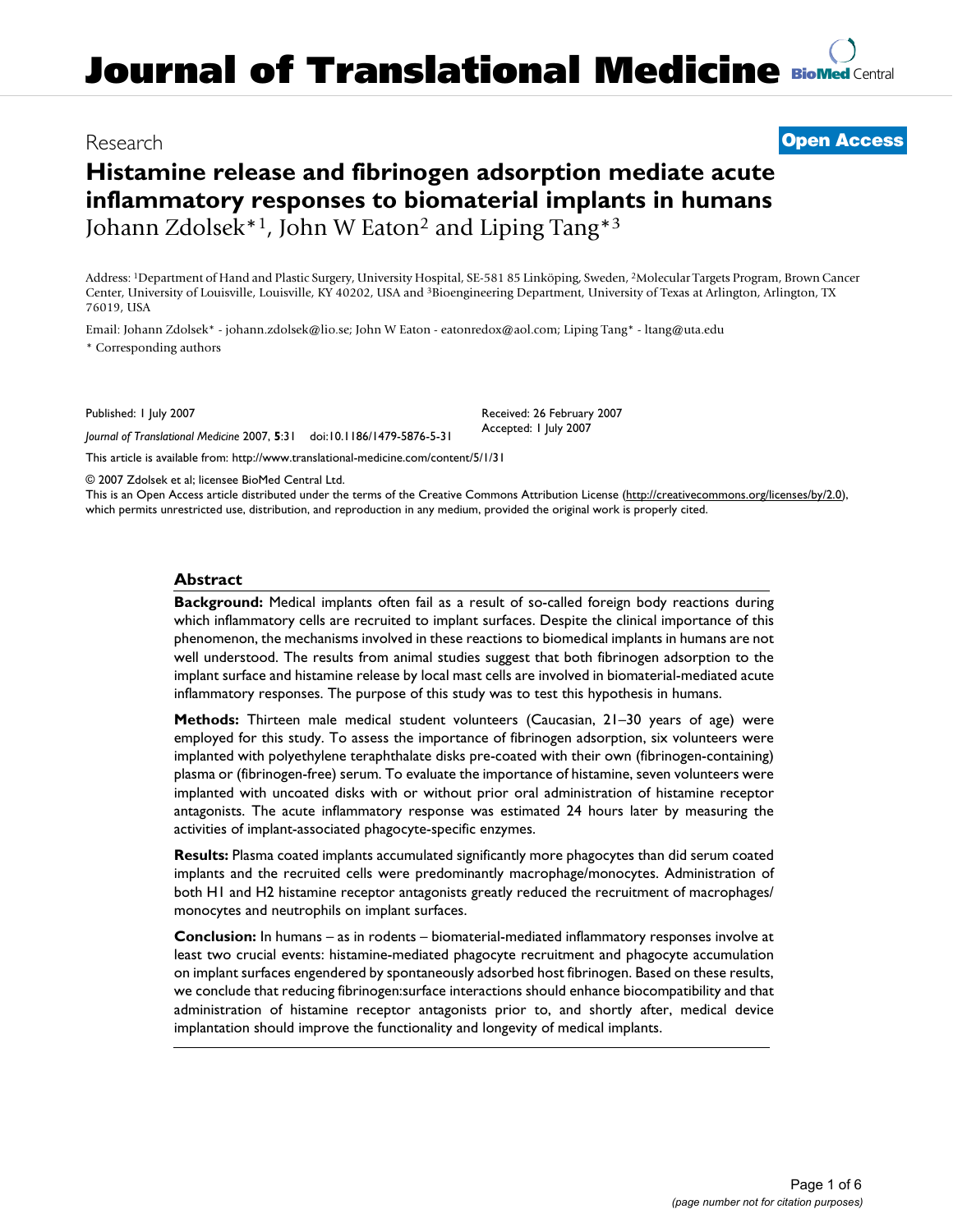#### **Background**

Implanted devices are increasingly important in the practice of medicine. In an NIH news release dated January 5th 2000, it was estimated that 8 to 10 percent of the U. S. population currently have permanent medical implants [1]. Although most implant materials are inert, nonimmunogenic and non-toxic, devices made of such materials often trigger a variety of adverse reactions. These include surface-mediated thrombosis associated with blood contact surfaces [2], complement activation induced by haemodialysis membranes [3], inflammation surrounding many types of implants [4], device-centered infections [5] and fibrotic tissue formation around tissue implants and prostheses [6]. These complications may cause the failure of many types of medical implants, often requiring surgical removal and replacement, increasing both the risk to patients and the cost of health care. Consequently, intensive research efforts have been devoted to the development of novel strategies to improve tissue compatibility of medical devices. However, improvements in biocompatibility have been hindered by our lack of understanding of the basic mechanisms involved in human tissue responses to biomaterial implants.

Because biomaterials spontaneously accumulate a layer of adsorbed plasma proteins prior to inflammatory cell accumulation, it is widely accepted that the types and species of adsorbed proteins play an important role in the pathogenesis of biomaterial-mediated acute inflammatory responses. Using an animal implantation model, we earlier found that spontaneously adsorbed (and partially denatured) fibrinogen is a critical mediator of acute inflammatory responses to biomaterial implants [7]. In support of this, we observed much less phagocyte accumulation on the surfaces of serum-coated implants than on implants coated with plasma. As a more direct test, hypo-fibrinogenemic mice were generated with repeated ancrod injection. Biomaterial implants in these mice failed to accumulate adherent phagocytes (unless the implants were pre-coated with murine fibrinogen) [7]. We subsequently found that, following initial adsorption on hydrophobic biomaterial surfaces, fibrinogen undergoes conformational changes which expose previously occult epitopes on the gamma chain of fibrinogen ('P1' (γ190– 202) and 'P2' (γ377–392)) [8,9]. These newly exposed epitopes are responsible for triggering the recruitment and activation of phagocytes, early events in the cascade of events involved in foreign body reactions.

In mice, the initial recruitment of inflammatory cells to experimental implants is mediated by histamine. Mast cell deficient mice showed greatly diminished phagocyte accumulation on implants and administration of H1 and H2 receptor antagonists to normal mice substantially reduced phagocyte recruitment [10].

Despite these earlier observations, it has remained uncertain whether adsorbed fibrinogen and histamine release play similar roles in triggering foreign body reactions in humans. The goal of this investigation was to determine whether these earlier results in animal models were directly pertinent to humans given experimental biomaterial implants.

#### **Methods**

#### *Test materials and chemicals*

Polyethylene terephthalate (PET) film, type A, 0.005 mm thick, was obtained from Cadillac Plastic and Chemical (Birmingham, MI, USA). All other reagents were purchased from Sigma Chemical Co. (St Louis, MO, USA).

#### *Preparation of uncoated and protein-coated PET disks*

The PET film was cut into circular disks of 12 mm diameter with punch and die set (Precision, Downers Grove, IL). The punch and die set was sharpened prior to cutting to ensure smooth edge. The disks were first cleaned with multiple changes of 100% ethanol to remove the residual fibers and debris. The disks were then washed with several changes of 70% ethanol and then autoclaved at 125°C for 15 minutes. To test the importance of surface fibrinogen in the aetiology of biomaterial-mediated inflammatory responses, 20 ml of venous blood from each volunteer was drawn into collection tubes with and without anticoagulant (sodium heparin). The heparinized blood tubes were centrifuged at 200  $\times$  g for 10 minutes to produce plasma. Clot tubes without anticoagulant were cooled to 4°C for 120 min to allow for blood coagulation and then centrifuged to produce sera. The PET disks were incubated in plasma or serum from each volunteer overnight (12 h) under sterile conditions in sealed vials in an incubator at 37°C. The protein-coated disks were thoroughly washed in sterile phosphate buffered saline (PBS) before implantation.

#### *Human volunteers*

We recruited 13 healthy male Caucasian medical student volunteers aged 21–30 years. They were divided into two groups where 6 (average age = 24.5 years) took part in experiments on the effects of histamine receptor antagonists and 7 (average age = 23.8 years) were involved in studies of the effects of fibrinogen. None of the volunteers had taken any medication for two weeks prior to the experiments. These studies were approved by the Human Ethics Committee of the Linköping University Hospital. Following written and oral instruction, all volunteers gave written consent to their participation.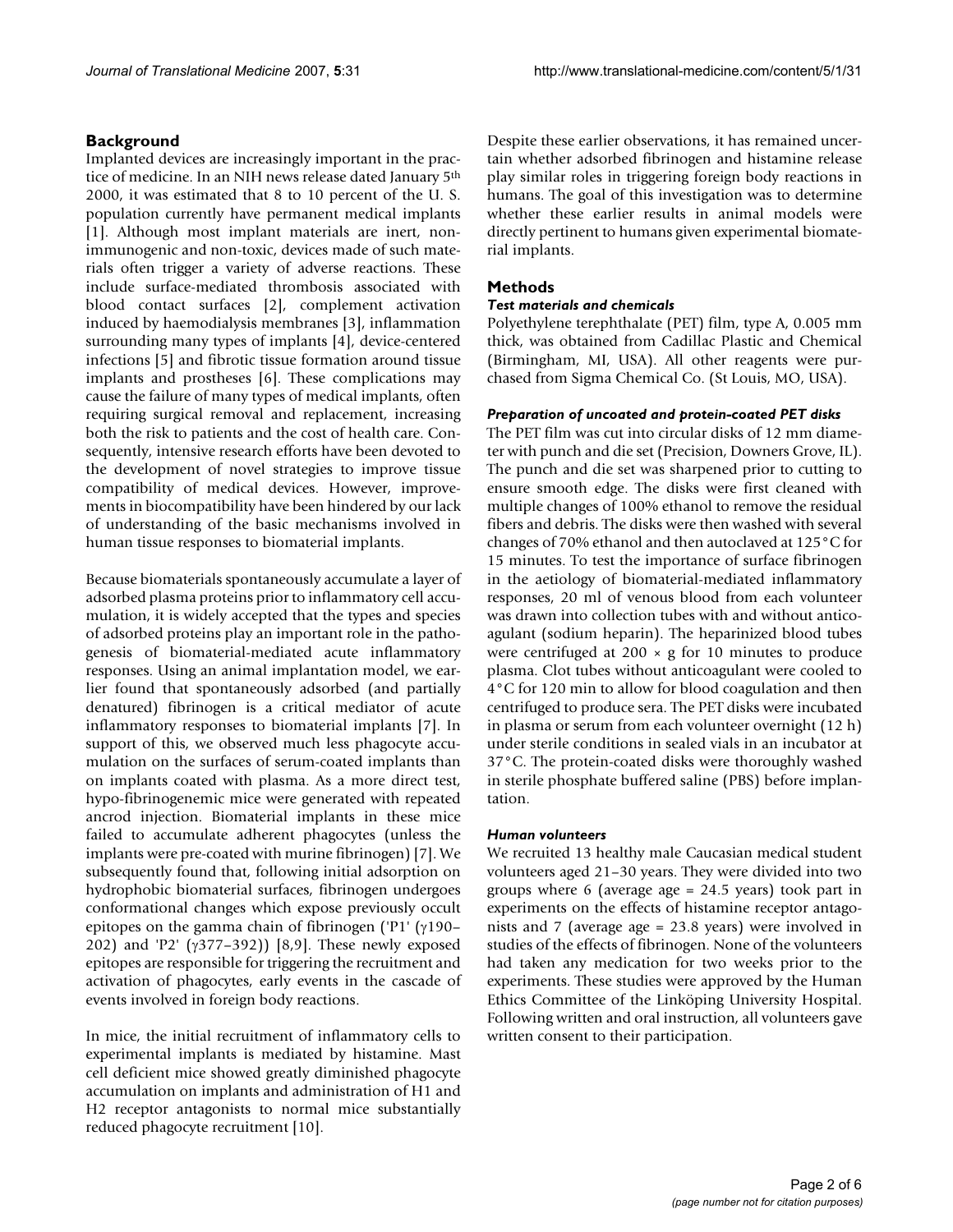#### *Experimental setup*

*Effects of fibrinogen (n = 7)*

Day 1: Withdrawal of blood to obtain plasma and sera. PET disks were incubated with plasma and sera for 12 hours.

Day 2: Implantation of an autologous plasma coated disk in the left arm and an autologous serum coated disk in the right arm of all 7 volunteers.

Day 3: Explantation of both disks after 24 hours.

#### *Antihistamine treatment (n = 6)*

Day 1: Implantation of an uncoated disk in the right arm.

Day 2: Explantation of the disk after 24 hours. The same patients were immediately given 10 mg of the H1 histamine receptor antagonist Cetirizine and 20 mg of the H2 histamine receptor antagonist Famotidine, both *per os*. Two hours later, a new uncoated disk was implanted in the left arm. The administration of Famotidine was repeated 12 hours after the first dose to ensure an adequate plasma level of the drug and continuous histamine receptor blockade.

Day 3: Explantation of the second disk after 24 hours implantation.

# *Surgical procedure for biomaterial implantation*

After sterile preparation and disinfection of the skin on the inside of the upper arm with 0.02% chlorhexidine and 70% ethanol, local anaesthesia was performed using 1 ml lidocaine (10 mg/ml). A transverse 15 mm long incision was made 5 min after injection of the anaesthetic and a small subcutaneous pocket formed. A sterile PET disk, either coated or uncoated, was then placed in the pocket and the skin was closed using sterile tape (Steristrips®, 3 M). Explantation was performed 24 h after implantation as follows: the wound-tape was removed, the wound edges separated and the disks removed with a forceps for later analyses. The skin was then closed with sterile tape. The 24 hour time period was chosen because our earlier investigations in mice indicated that in a subcutaneous implantation model this was the time of maximal accumulation of PMN and MØ. A pilot study was also carried out in 2 human volunteers (in addition to the 13 human volunteers mentioned above). The results from this limited preliminary human trial indicated that 24 hourimplantation is appropriate to assess acute inflammatory responses to biomaterial implants in humans. However, we should note that it is not presently known whether this represents the time of maximal phagocyte accumulation.

Throughout the study, no voluteer had prominent signs of inflammatory reactions and erythema in or around the implantation sites. Because of the localized and minimal inflammatory responses, it is unlikely that the tissue responses to the first implants would affect responses to the second implants in the same volunteers.

# *Analyses of biomaterial-mediated inflammatory responses*

Immediately following explantation, the PET disks were washed with isotonic PBS. To reduce the edge effect on the quantification of implant-associated inflammatory responses, the edges of all explanted disks were cleaned by sliding the edges of the disks across tissue paper to dislodge cells adherent to the implant edge. The disks were then placed in 0.6 ml of 1% (vol/vol) Triton X-100 for 1 hour to release cytoplasmic and granular enzymes from implant-associated cells [7-10]. Because biomaterialmediated inflammatory responses are reflected by the accumulation of phagocytes on implant surfaces, the number of adherent phagocytes was taken as a measure of the extent of foreign body reactions. Implant-associated myeloperoxidase (MPO) and non-specific esterase (NSE) were quantified to assess the numbers of adherent polymorphonuclear neutrophils [PMN] and macrophages/ monocytes [MØ], respectively.

MPO was measured by the guaiacol reaction [7-10] in the presence of 1 mM (final concentration) 3-amino-1,2,4-triazole to inhibit eosinophil peroxidase [11]. Total MPO activity was taken as a measure of surface associated PMN. Control studies on purified PMN from human venous blood indicated that the MPO activity of human peripheral PMN is about 45 nU/cell.

Non-specific esterase (NSE), a cytoplasmic enzyme, resides specifically in monocytes/macrophages [12] and was used to assess the numbers of adherent MØ [7-10]. NSE activity was determined by measuring the rate of hydrolysis of *p*-nitrophenyl butyrate [13] in the presence of a cholinesterase inhibitor, eserine (10 mM, final concentration) [14]. Control studies on human peritoneal macrophages (recovered from peritoneal lavage fluids from patients being given chronic ambulatory peritoneal dialysis) indicated that the NSE activities of human MØ are about 20 nU/cell.

# *Statistical and power analyses*

As the results were normally distributed, paired Student's t-test was used. A p-value of <0.05 was considered significant. The power analyses of the number of test subjects were carried out using G\* power 3 program [15].

# **Results**

# *Importance of fibrinogen adsorption in implant-mediated acute inflammatory response in humans*

To determine the importance of implant-bound fibrinogen in triggering biomaterial-mediated inflammatory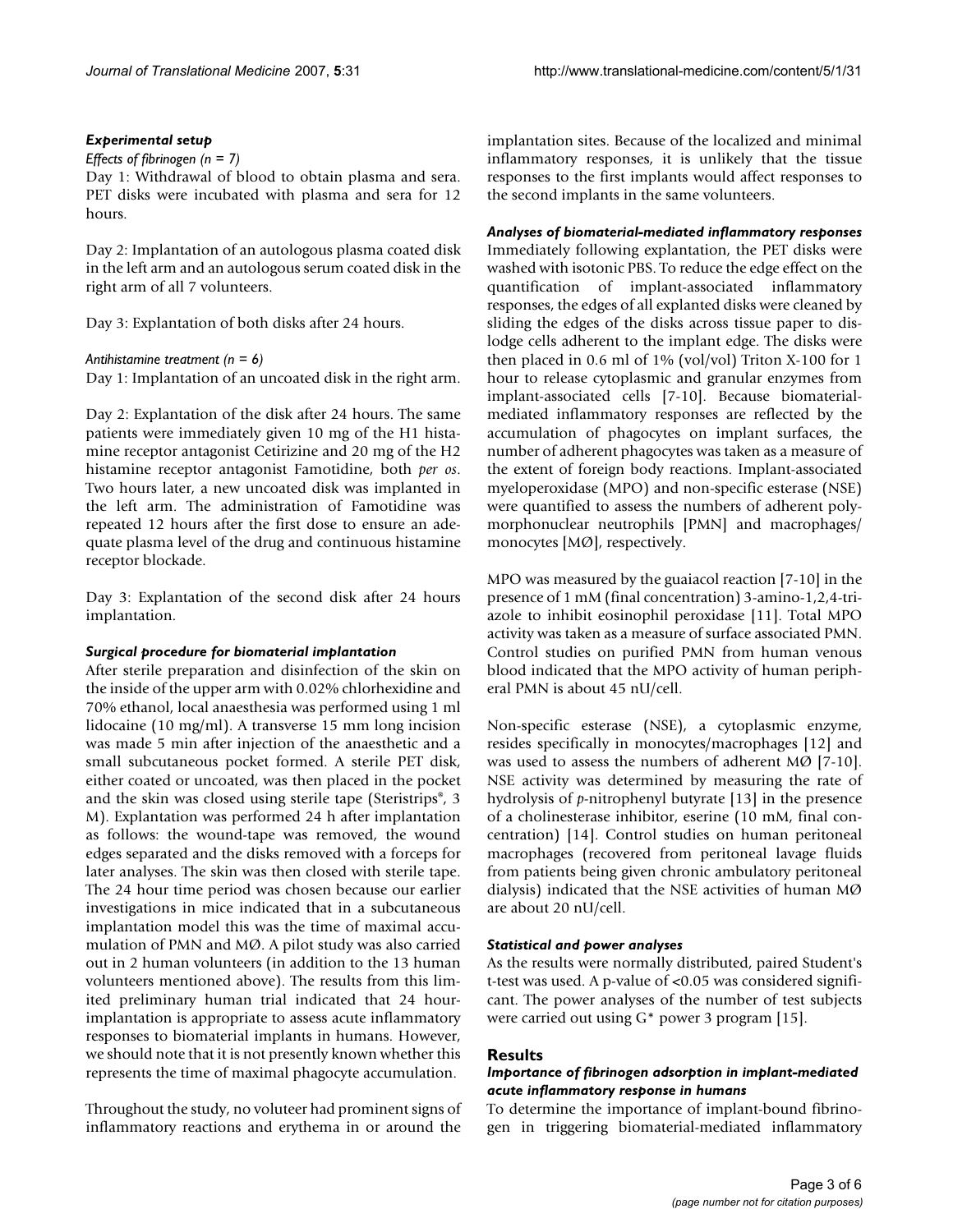responses in humans, PET disks precoated with the plasma or serum of each volunteer were implanted subcutaneously and then retrieved 24 hours later. As was true in the mouse model, plasma-coated surfaces accumulated many more PMN and MØ compared to serum-coated disks. The average numbers of adherent PMN and MØ on plasma-coated surfaces were 4–5 fold higher than those on serum-coated disks (Figure 1.A). Interestingly, and in contrast to mice, the majority (>95%) of implant-associated phagocytes were MØ (possibly a function of differences in the site of implantation – intraperitoneal in mice and subcutaneous in humans). Perhaps most importantly, the aggregate numbers of adherent phagocytes (PMN+MØ) on plasma coated surfaces were significantly higher than those on serum coated surfaces (Figure 1.B). Power analyses were carried out using G\* power 3 and the results indicated that 7 volunteers recruited for this investigation were sufficient to achieve power = 0.8 and alpha  $= 0.05$  in all comparisons (i.e., PMN, MØ and PMN + MØ numbers).

#### *Importance of histamine in implant-mediated inflammatory responses in mice and humans*

In previous work with the mouse implantation model, we found that histamine receptor antagonists could be used to reduce biomaterial-mediated acute inflammatory responses [**Error! Bookmark not defined.**] and that the simultaneous administration of H1 and H2 histamine receptor antagonists greatly decreased the numbers of implant-associated PMN and MØ. As was true in mice, administration of a combination of H1 and H2 histamine receptor antagonists suppressed the accumulation of both PMN and MØ on subcutaneous implants in humans (Figure 2). The accumulation of PMN ( $p = 0.016$ ), MØ ( $p =$ 0.011), and aggregate numbers of PMN + MØ ( $p = 0.011$ ) was significantly less on uncoated PET disks implanted in volunteers treated with the histamine receptor antagonists compared with implants in the same volunteers without antihistamine treatment. G\* 3 power analyses were also carried out in this case and revealed that 6 patients were sufficient to achieve power > 0.8 and alpha = 0.05.

# **Discussion**

The implantation of medical devices often leads to foreign body reactions which are driven by the accumulation and activation of inflammatory cells. These acute inflammatory responses are very often followed by chronic inflammation and fibrosis [16]. These reactions have been linked to the degradation and failure of many types of implants, including pacemaker leads [17], mammary prostheses [18], temporomandibular [19] and other joint implants [20]. To improve the biocompatibility and safety of medical devices, intensive research efforts have been placed on the development of biomaterials with



# Phagocyte accumulation on the surfaces of PET disks implante derived from each volunteer **Figure 1** d in human volunteers, precoated with either plasma or serum

Phagocyte accumulation on the surfaces of PET disks implanted in human volunteers, precoated with either plasma or serum derived from each volunteer. (A) Myeloperoxidase and non-specific esterase activities were measured on disks explanted after 24 h to reflect the degree of accumulation of PMN and MØ, respectively. (B) The estimated numbers of adherent PMN, MØ, and total phagocytes (PMN+ MØ) were calculated. Vertical lines denote ± 1 Standard Deviation. Significance vs. plasma-coated disks:  $*$  p < 0.05.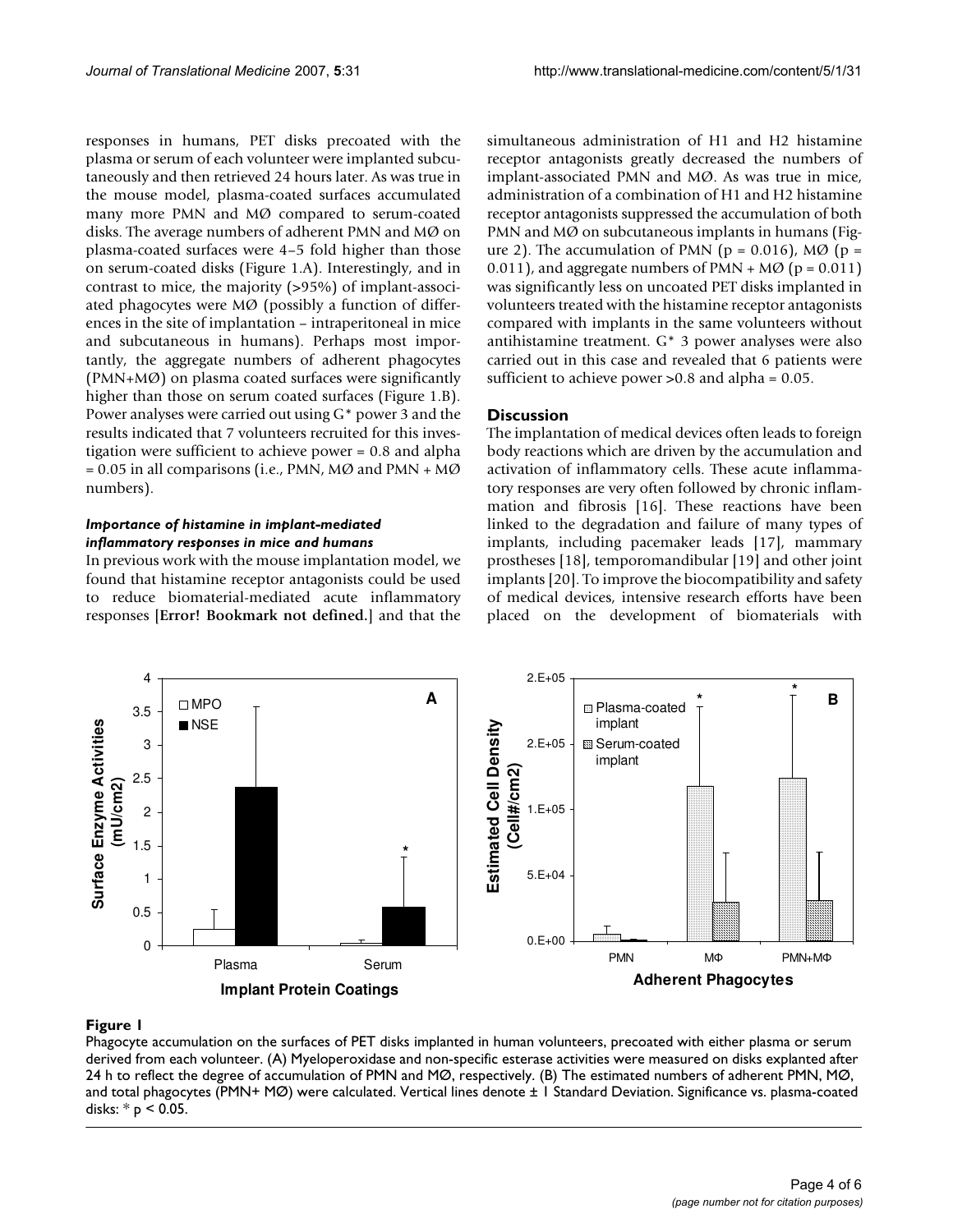

# **Figure 2**

Phagocyte accumulation on the surfaces of PET disks implanted in volunteers with and without the treatment of H1 and H2 histamine receptor antagonists. (A) Myeloperoxidase and non-specific esterase activities were measured to reflect the degree of accumulation of PMN and MØ, respectively. (B) The estimated numbers of adherent PMN, MØ, and total phagocytes (PMN+ MØ) are calculated. Vertical lines denote ± 1 Standard Deviation. Significance vs. control volunteers (without antagonists):  $* p < 0.05$ .

enhanced tissue compatibility. However, such efforts have been hindered by the lack of knowledge of the mechanisms governing foreign body reactions.

In an attempt to understand these basic mechanisms, we earlier carried out a series of experiments using a murine implantation model [4,7-10]. Our investigations revealed that, rapidly following implantation, biomaterial surfaces become covered with a layer of host proteins. We found that the adsorption and later "denaturation" of fibrinogen is the main factor in triggering biomaterial-mediated inflammatory responses in mice [7]. Furthermore, it appeared that histamine release by mast cells in the vicinity of the implant was important in facilitating the recruitment of inflammatory cells inasmuch as both mast cell deficient mice and mice treated with histamine receptor antagonists had greatly reduced acute inflammatory responses to implanted biomaterials.

However, it was not clear whether these processes, found to be important in mice, might be similarly crucial in humans with implanted biomaterials. As a first test of this, we have examined the importance of adsorbed fibrinogen in prompting foreign body reactions in human volunteers. As was true in the earlier murine model, plasma coated implants attracted significantly more phagocytes than did serum coated implants in humans. The process

of inflammatory cell recruitment – in both mice and humans – likely involves the tendency of fibrinogen to adsorb and subsequently denature on the hydrophobic surfaces of biomedical polymers [7]. The "denaturation" of adsorbed fibrinogen is particularly important inasmuch as it leads to the exposure of two epitopes on the fibrinogen gamma chain (P1 and P2) which are normally occult in soluble fibrinogen. The exposure of these short sequences is required for both the adhesion and activation of phagocytes [8,9]. Indeed, the degree of P1/P2 exposure engendered by different types of biomedical polymers predicts the extent of biomaterial-mediated inflammatory responses [9]. Furthermore, it appears that the interaction between phagocytes and surface P1/P2 epitope is via the Mac-1 (CD11b/CD18) integrin, which is upregulated on inflammatory cells recruited to the site of the implant [21,22].

Our earlier animal studies also indicated that histamine, released from activated mast cells, is critical to the recruitment of phagocytes to both subcutaneous and intraperitoneal implants [10]. This is in accord with numerous observations that biomedical implants trigger both edematous and hyperemic responses typically mediated by histamine. The pro-inflammatory effects of the released histamine evidently involve both H1 and H2 receptors [10]. In the present experiments on humans, we observed that treatment with a combination of H1 and H2 receptor antagonists reduced by more than 80% the accumulation of phagocytes on implant surfaces as was also true in the murine models. Since histamine exerts its action on capillary permeability and phagocyte transmigration through endothelial barrier [23,24], it is likely that histamine receptor antagonists diminish initial phagocyte recruitment probably through suppression of implant-mediated hyperemia and loosening of the endothelial barrier. This suggests that histamine antagonist administration shortly before and after the placement of biomedical implants in humans may lessen the phagocyte-mediated foreign body responses and later reactions such as fibrotic capsule formation around implanted medical devices.

# **Conclusion**

To the best of our knowledge, this is the first experimental study on the molecular determinants of biomaterialmediated acute inflammatory responses in humans. The results support the general conclusion that biocompatibility might be improved by the design of surfaces which reduce fibrinogen adsorption and denaturation. The incubation of medical devices with patient's serum may also reduce foreign body reactions to the implants. Furthermore, our results confirm the importance of histaminic responses in the pathogenesis of biomaterial-mediated inflammatory responses. These latter observations may have practical implications, in that treatment of implant